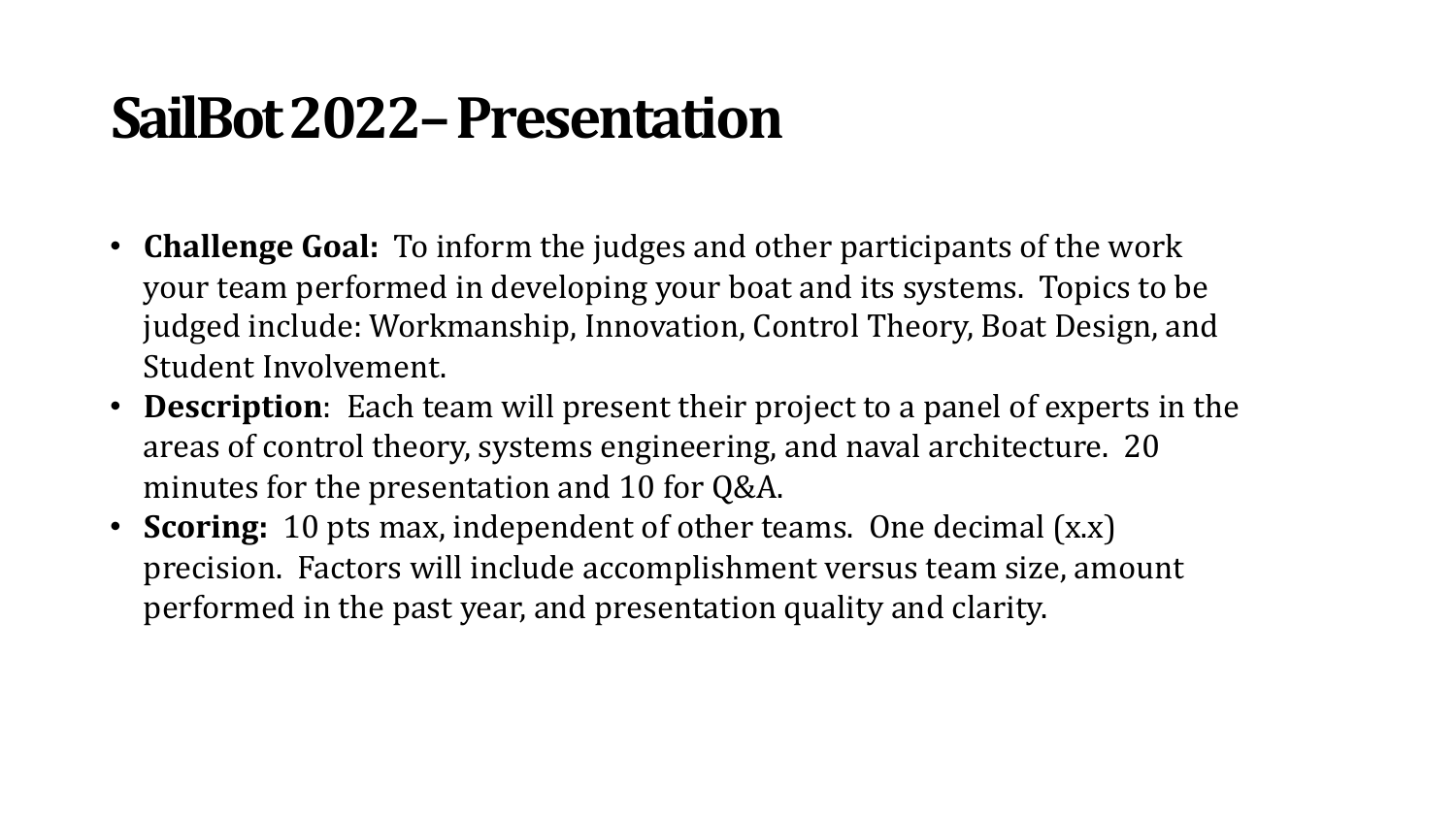# SailBot 2022 – Fleet Race(s)

- **Challenge Goal:** To demonstrate a robust remote-control system and the boat's performance.
- Description: The boats will sail between two buoys (Start/Finish Line) and then sail around two other buoys before returning to the Start/Finish Line. Remote-control must be used for steering. All boats will sail together.
- **Scoring:** 10 pts max. The first to finish<sup>\*</sup> scores 10 pts, the second 9 pts, etc. The minimum score is 5 pts if the boat completes at least one race. (\*Open class boats will have their finish times adjusted by the square root of their overall length  $(m)$  divided by square root of 2.)

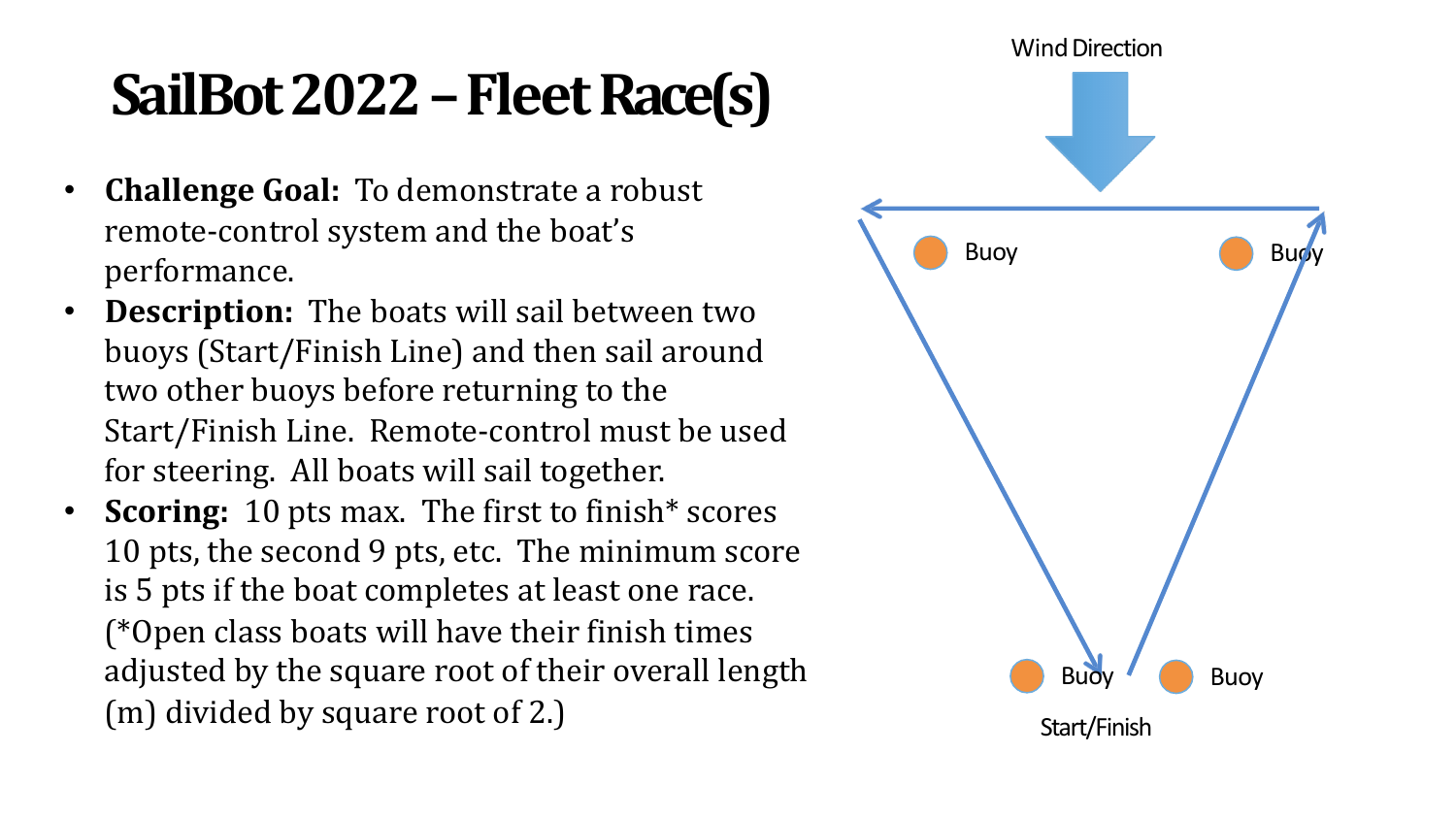## SailBot 2022 – Endurance/Long Distance Event

- **Challenge Goal:** To demonstrate the boat's durability and capability to sail some distance.
- **Description:** The boats will sail around 4 buoys (passing within 10 m inside of buoy is OK) for up to 7 hours.
- **Scoring:** 10 pts max. 1 pt for each 1 NM lap completed autonomously  $(1/2 \text{ pt}/\text{lap if RC is})$ used at any point during the  $\text{lap*}$ ); up to 4 pts. An additional 1 pt for each continuous (no pit-stop) hr sailed; up to 6 pts. At least one lap must be completed to earn points. All boats must start each subsequent lap at the Start line following a pit stop or support boat rescue. (\*No penalty for momentary RC to avoid collisions.)





The lap distance will be about 1 NM.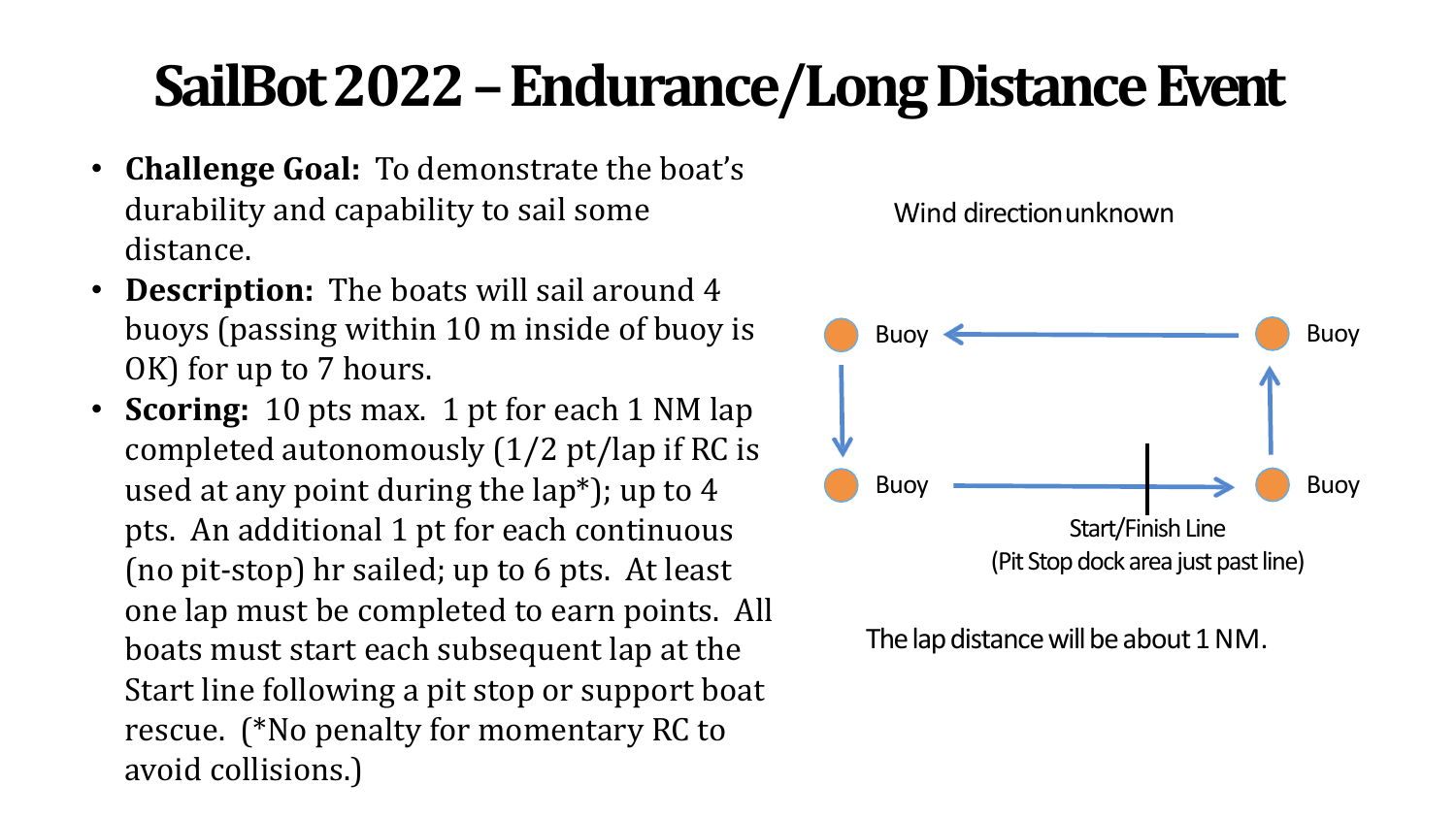## **SailBot 2022 – Station Keeping**

- **Challenge Goal**: To demonstrate the ability of the boat to remain close to one position and respond to time-based commands.
- **Description:** The boat will enter a 40 x 40 m box and attempt to stay inside the box for 5 minutes. It must then exit within 30 seconds to avoid a penalty.
- **Scoring:** 10 pts max. 2 pts per minute within the box during the 5 minute test (the boat may exit and reenter multiple times). 2 pts per minute will be *deducted* for time within the box after 5 \% minutes. The final score will be reduced by 50% if any RC is preformed from the start of the 5 minute event until the boat's final exit. The final score will be to X.X precision.

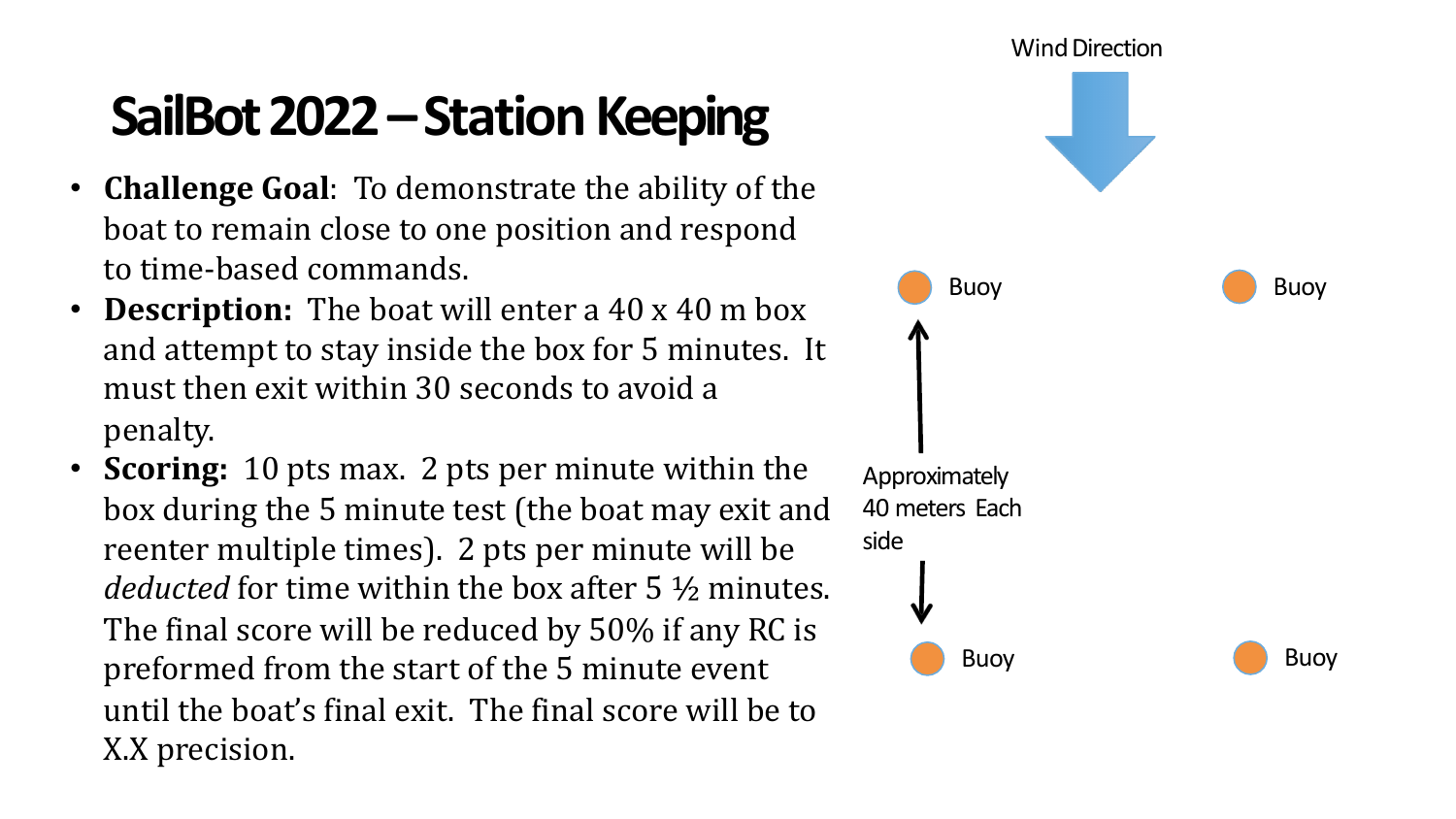#### **Wind Direction**

## **SailBot 2022 – Precision Navigation**

- **Challenge Goal:** To demonstrate the boat's ability to autonomously navigate a course within tight tolerances.
- **Description:** The boat will start between two buoys and then will autonomously sail a course around two buoys and then return between the two start buoys.
- **Scoring:** 10 pts max. 2 pts/each for rounding the first two buoys. 6 pts more for finishing between the start buoys or 4 pts more for crossing the line outside of the start buoys.

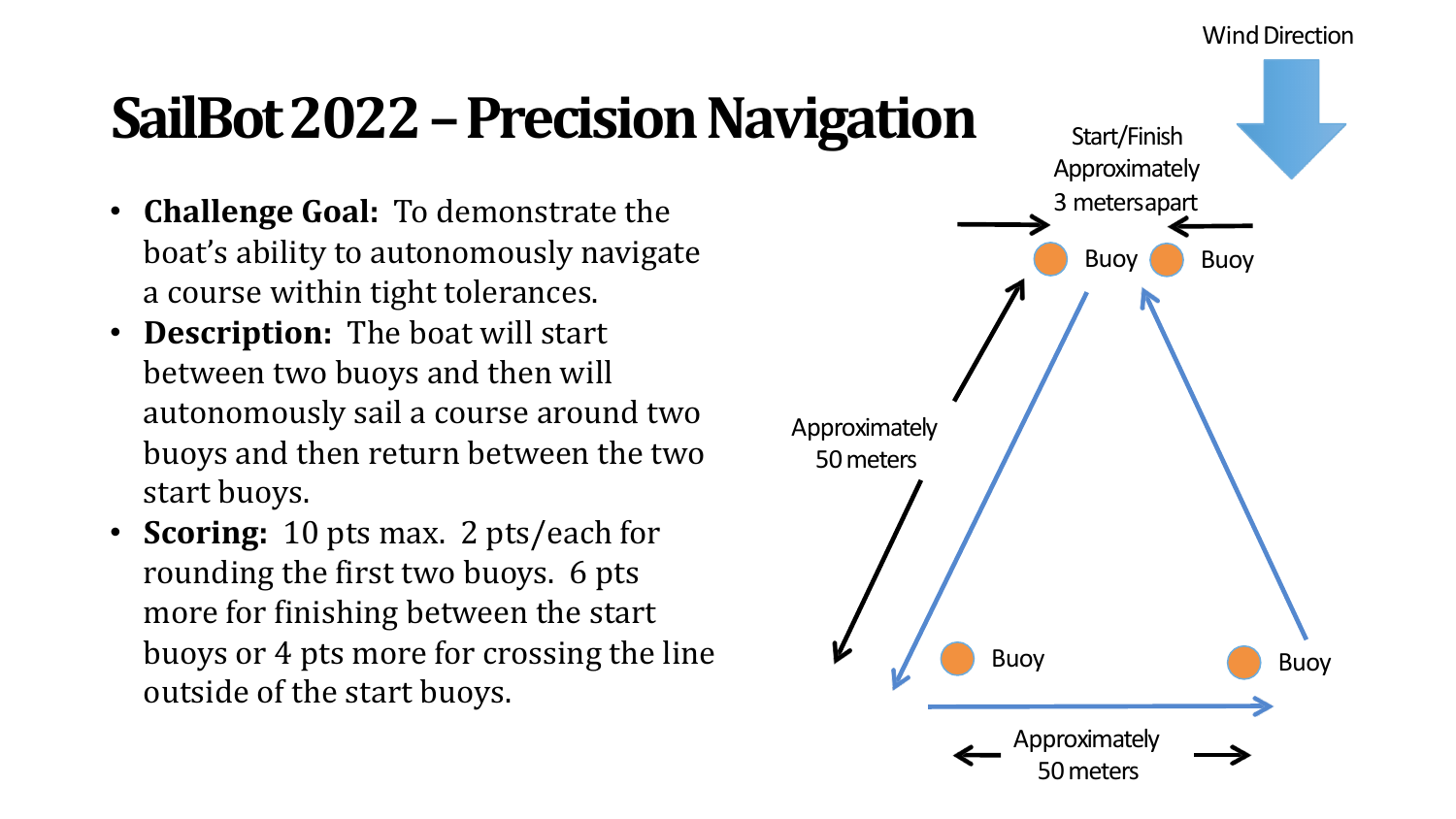## SailBot 2022 - Payload

- **Challenge Goal:** To demonstrate the boat's ability to move cargo.
- **Description:** Each boat starts between two buoys and will load a (non-human) cargo of their choice and sail around a buoy and return. RC or autonomous control is allowed.
- **Scoring:** 5 pts max. The score is based on the cargo's weight, C, as a percentage of the boat's empty weight, W.  $C = 5 - 40\%$ W: 1 pt,  $C = 41 - 60\%$ W: 2 pts,  $C = 61 - 80\%$ W: 3 pts,  $C = 81 - 100\%$ W: 4 pts,  $C > 100\%$ W: 5 pts.

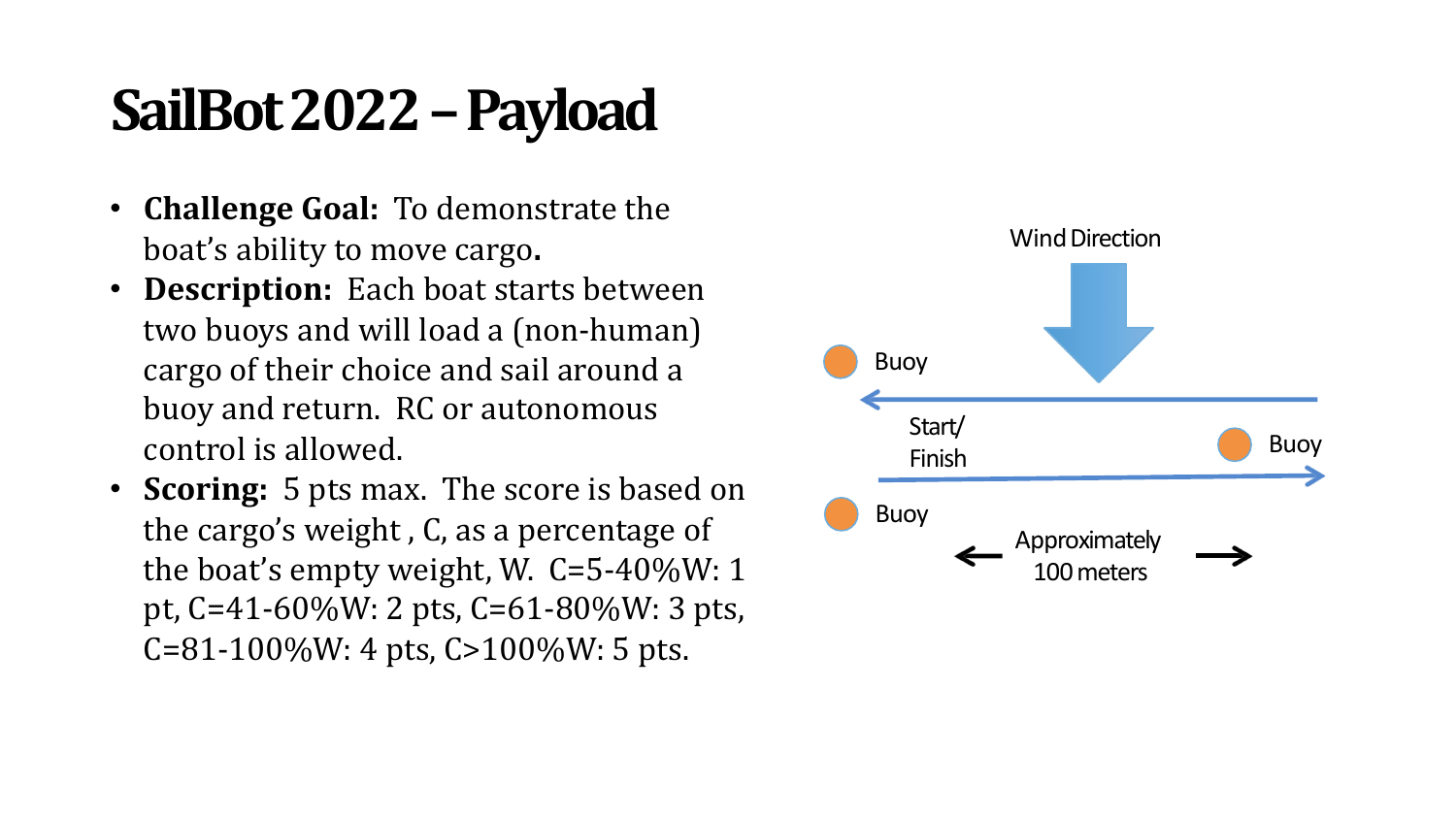### **SailBot 2022–CollisionAvoidance**

- **Challenge Goal:** Demonstrate a successful autonomous collision avoidance system.
- **Description:** The boat will start between two buoys and will sail autonomously on a reach to another buoy and return. Sometime during the trip, a manned boat will approach on a collision course. RC is not permitted after the start.
- **Scoring:** 10 pts max. 7 pts if the boat responds but a collision still occurs. 2 pt deduction if the respective buoy(s) are not reached following the avoidance maneuver. 3 pts max by alternative dry-land demo of appropriate sensor/rudder interaction.